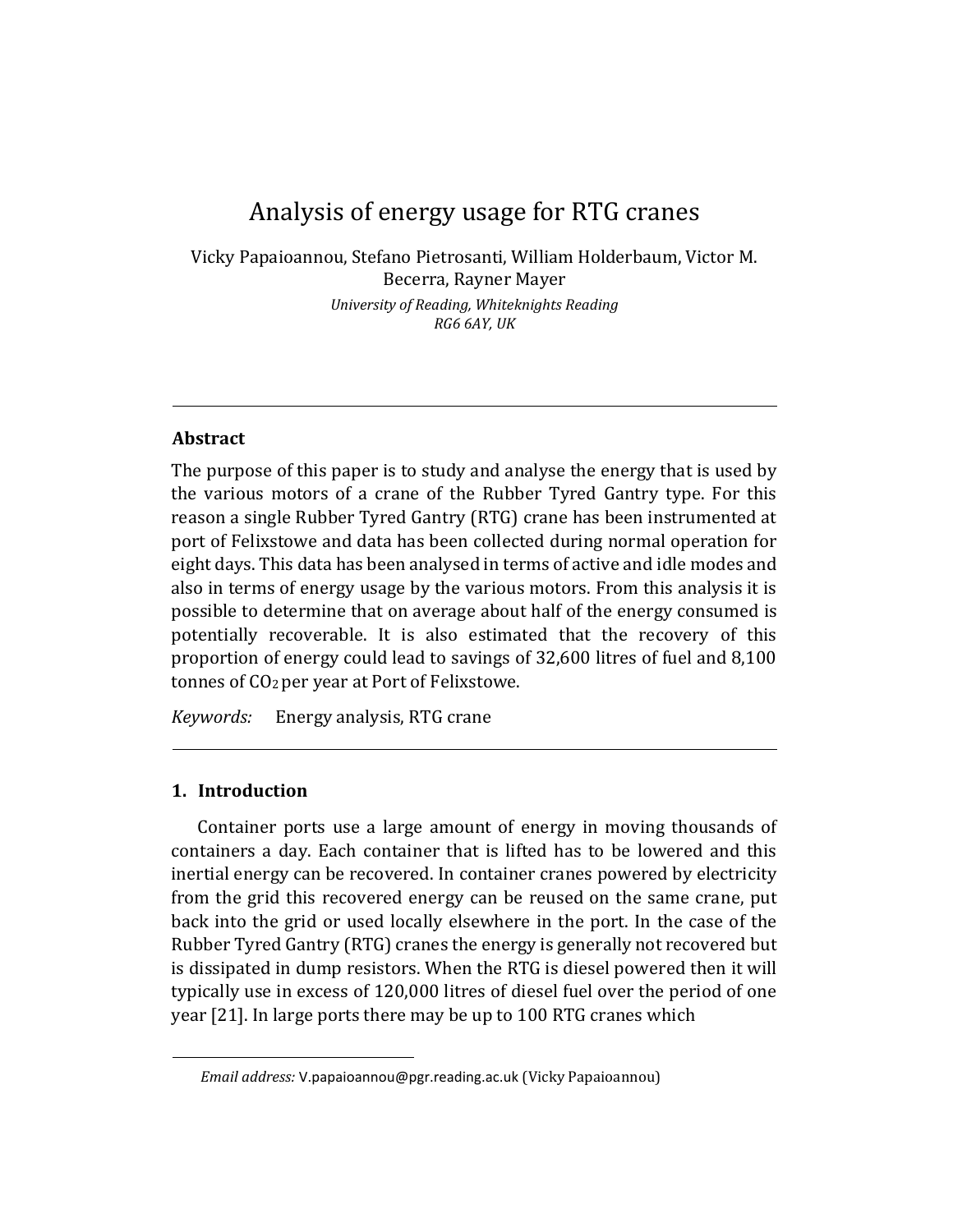## *Preprint submitted to Energy December 20, 2016*

would consume million litres of diesel fuel resulting in thousands kg of  $CO<sub>2</sub>$ emissions according to Port of Felixstowe. This amount of energy could be recovered locally on the crane in order to be used to raise the next container. In order to design a suitable and efficient energy storage system for an RTG crane, it is necessary to understand its energy usage patterns under typical operating cycles.

During the last decade research has been carried out in the direction of fitting various energy storage systems such as super capacitors[4], batteries[13] and flywheel systems to RTG cranes[5][9][12]. Results show through experimental testing that the fitting of energy storage systems on RTG cranes can reduce fuel consumption, diesel engine size and increase engine life [12]. Nevertheless, the area of analysing the energy usage by the different motors of an RTG crane has not been adequately investigated.

The University of Reading has collaborated with the Port of Felixstowe to collect and analyse data from both diesel and more recently electrically operated RTG cranes. Data has been collected from both standard tests and in service operation. The paper's contributions are the following:

- From the data derived from eight days of operation an overview is given of what part of the day the crane is actually working;
- How the energy is distributed between the different motors;
- An energy analysis concerning the various motors of the crane has been carried out;
- Finally a range of percentages of the total recoverable energy has been calculated depending on the workload of the specific day.

The paper's structure is as follows. Firstly, the RTG crane system is described. Then, a brief statistical analysis of the container weights and the container lifts is presented. The methodologies of data collection and data analysis are explained. Next, there is graphical and numerical presentation of the results regarding the time and energy distribution and the energy related to the various motors of the crane including the estimation of the losses and the potential recoverable energy. Finally the results and their analysis are briefly discussed before concluding.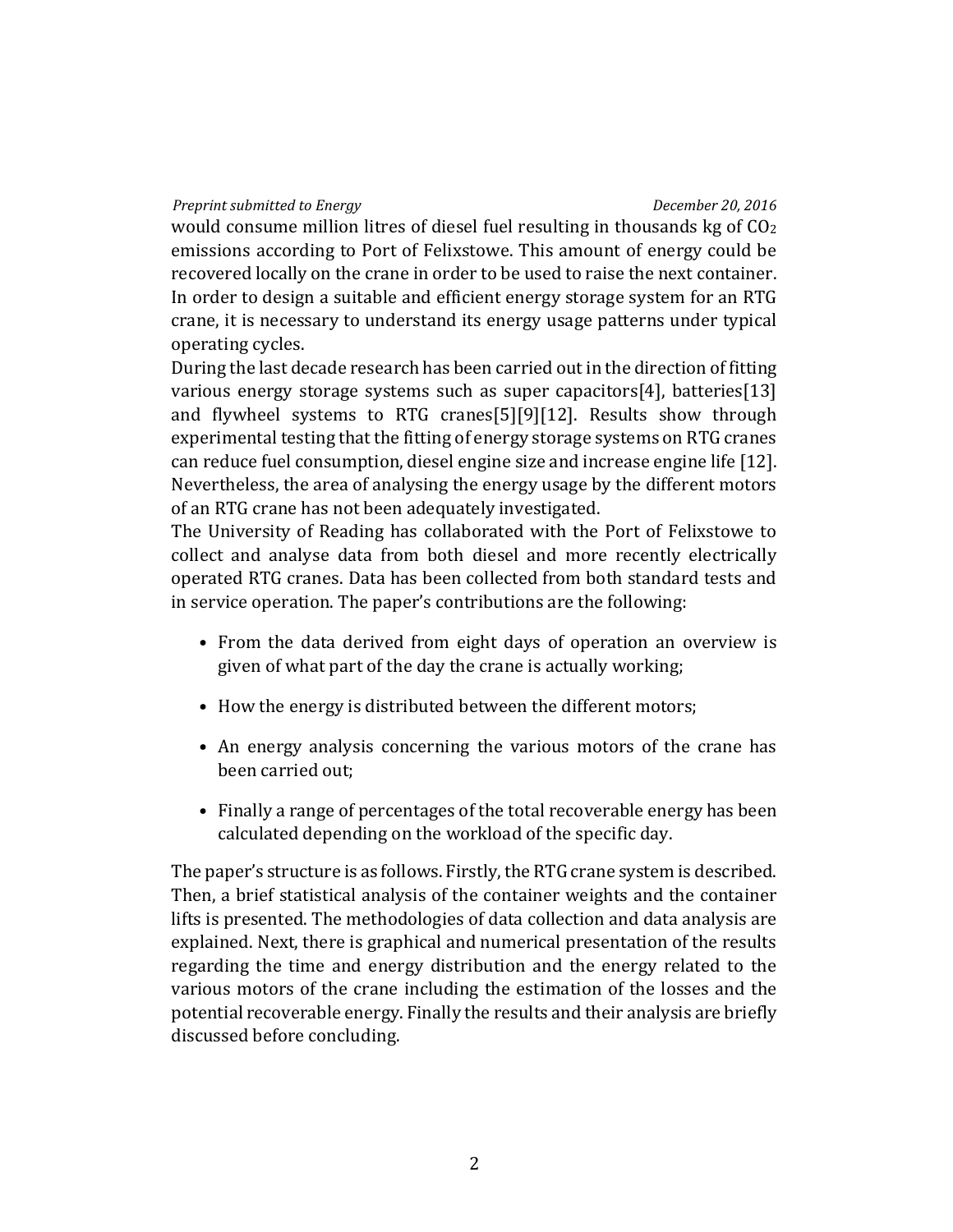# **2. Problem statement**

In large ports containers are transferred from tractor units to container rows using RTG cranes. In many cases each crane is powered by a diesel engine driving an alternator. Electricity is rectified and the DC network is used to distribute power to all the electric motors which drive the lift, trolley and motion of the RTG cranes. When containers are lowered the electric motors generate electricity and supply power back to the DC network. In the absence of an energy storage system this excess of energy is dumped into resistor banks. If suitable energy storage was in place this excess energy could be stored, recovered and used for the next lift. This could lead to significant energy savings since typically RTG cranes move hundreds of containers a day. The data obtained from a suitably instrumented RTG crane under typical operation can be used to determine how efficiently energy is used by the existing motors, and to study the options for improving the efficiency of the crane. Whereas the terminal operator is primarily concerned about cost, society concerns relate to environmental impact, both locally and globally. The reduction in CO2 emissions is of particular importance in limiting climate change as container ports are large energy users.

#### **3. Description of the RTG crane system**

Shipping ports are the gateway through which container are transferred from container ships to the land transport infrastructure (trains, lorries) and vice-versa. Containers are stored in stacks in the port while waiting to be transferred to a ship or to a lorry and the machine that is in charge of stacking containers is the RTG crane, which is designed to straddle over stacks. These cranes are usually equipped with four pairs of wheels that allow them to move around the terminal; this type of movement is known as "gantry movement".

Figure 1 shows an RTG crane in use at the Port of Felixstowe. From the simplified drawing in Figure 2 it shown the crane attaching safely to the container using the spreader; the spreader is connected to the crane by means of eight wires connected to a set of pulleys and a drum located in the trolley, where the operator's cabin is usually located.

• The trolley moves horizontally in a perpendicular direction with respect to the container length. This type of movement is known as "trolley movement";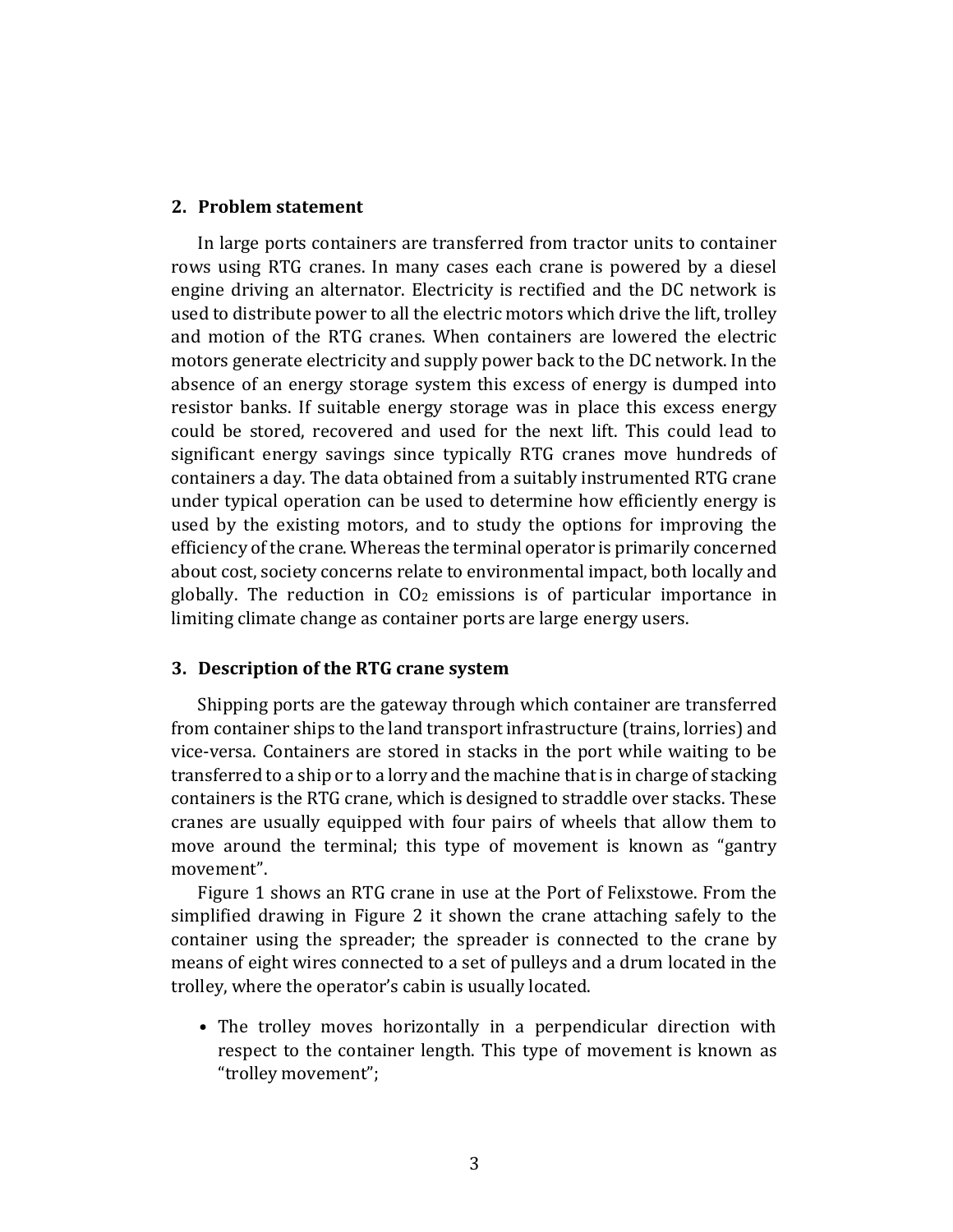

Figure 1: RTG crane in operation at the Port of Felixstowe

- The upwards and downwards movement of the spreader is accomplished by rotating of the main drum coupled to the hoist motor.This is called "hoist movement";
- The "gantry movement" is defined as the motion of the whole crane along the container stack using the four sets of rubber wheels.

All the actuators are electric motors and their ranking in terms of power consumption is, in descending order: the trolley motors, the gantry motors and the hoist motor the latter of which accounts for more than a quarter of the total energy consumption of the crane [15]. The electric energy that drives the motors is provided by either a diesel generator (in diesel powered RTG cranes) or the electric grid (in e-RTG cranes) [17].

The hoist, trolley and gantry motors are connected to a DC bus which is powered by the primary energy source through a rectifier, as shown in figure 3. The DC bus voltage decreases when the motors demand power (e.g. when lifting a container) and it increases when the motors regenerate power (e.g. when lowering a container). The regenerated energy is fed into the DC bus, allowing other motors to use part of the recovered energy, while all the surplus energy is then dumped into the brake resistors which activate when the DC bus voltage reaches a threshold. Most of the recoverable energy comes from the potential energy lost by the container after being lowered.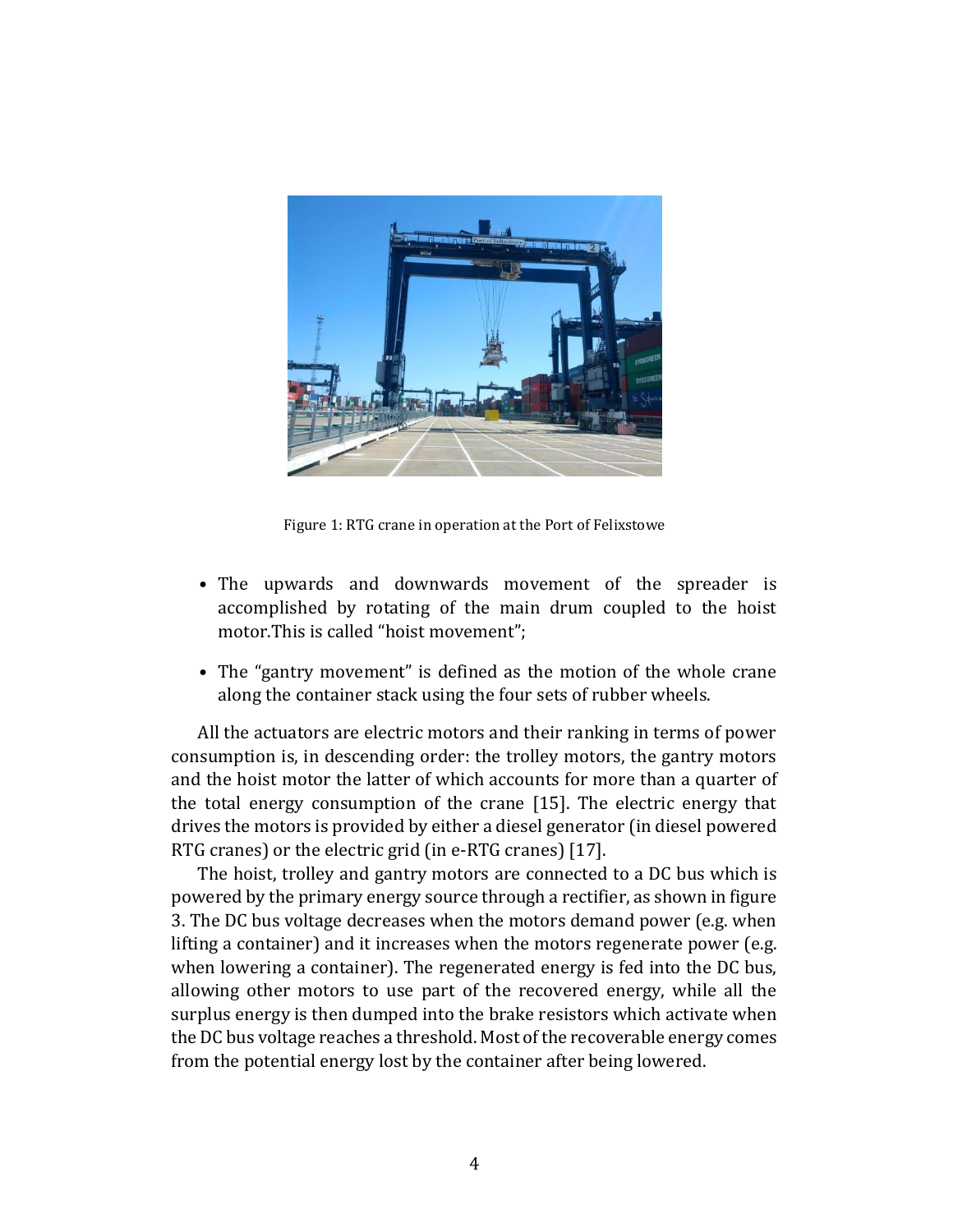

Figure 2: Drawing of an RTG crane and its movements along the three dimensions

Figure 3 shows the main electrical elements in a crane, including: a 3-phase power source which can be either a diesel genset or a connection to the power grid; a rectifier which feeds the DC bus; an electric motor and drive, which represents one or multiple motors that can act as power load or source; a dump resistor which dissipates excess energy (all the recovered energy, if no storage system is installed) and finally a Flywheel Energy Storage System (FESS), which is an example of storage technology that can be added to a crane and connected directly to the DC bus[9, 18, 20].

# **4. Methods**

# *4.1. Data Collection*

A data logger has been used to collect data from the Programmable logic controller (PLC) which controls the movements of the RTG crane. A crane in the port of Felixstowe was monitored for eight typical working days in order to gather information on the day to day life of the crane. This data includes the energy that enters the rectifier of the DC link and the current and voltage of each of the crane motors. Additional information includes data that concern the state of the twist lock which indicated when the spreader is locked and unlocked. This data can be processed in order to determine the energy flows to and from each of the motors. Eight days of data has been collected in order to include both high activity and low activity days. Although the data covers an 8-day period, in order to accurately calculate the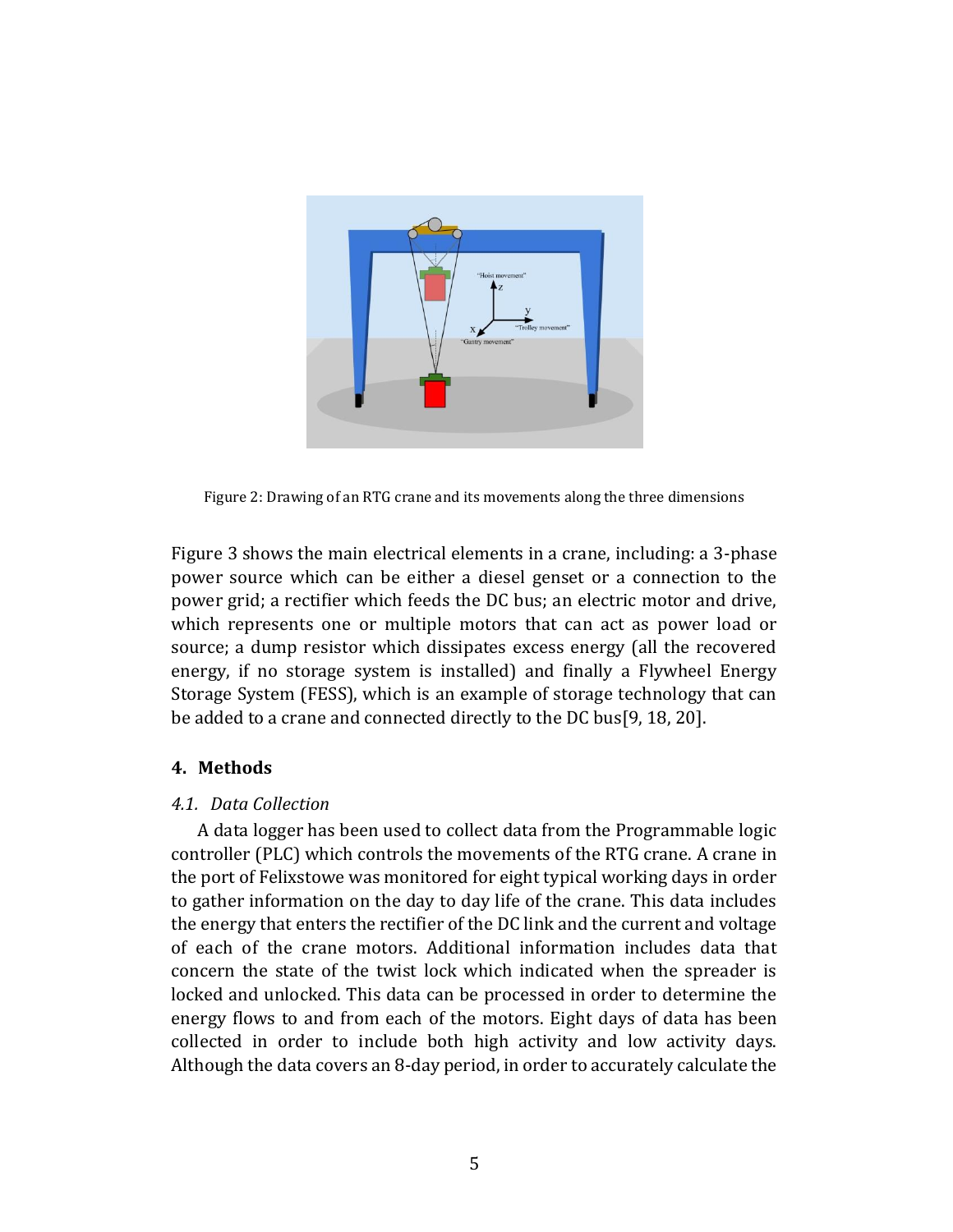

Figure 3: Diagram of the main electric elements of an RTG crane with the addition of an Energy Storage System [20]

energy usage and the potential for energy saving the analysis was performed only on days when the crane was actively used. The crane monitored is the most common model of RTG crane found at the Port of Felixstowe.

#### *4.2. Energy calculations*

Define *Er*, *Eh*, *Eg* as the rectifier energy, the hoist energy, and the gantry energy respectively . The electric energy that is consumed or generated by each motor is calculated by integrating the electric power over time using the Euler rule of integration (1).

$$
P = \frac{dE}{dt} \to \int_{t_0}^{t_f} dE = \int_{t_0}^{t_f} Pdt \to E \simeq h \cdot \sum_{i=1}^{N-1} P_i
$$
 (1)

where *E* is the electric energy, *P* is the electric power consumed or generated by the motor, *h* is the sampling interval, *t*0 is the initial time of the operation, and  $t_f$  is the final time of the operation. As the motors are 3-phase, the expression for electric power is given by the following formula [16]:

$$
P = \begin{cases} \sqrt{2} & \text{if } P = 3 \cdot V_{RMS} \cdot I_{RMS} \end{cases} \tag{2}
$$

where *VRMS* is the RMS value of the voltage measured at terminals of the motor and *IRMS* is the RMS value of the AC phase current into the motor.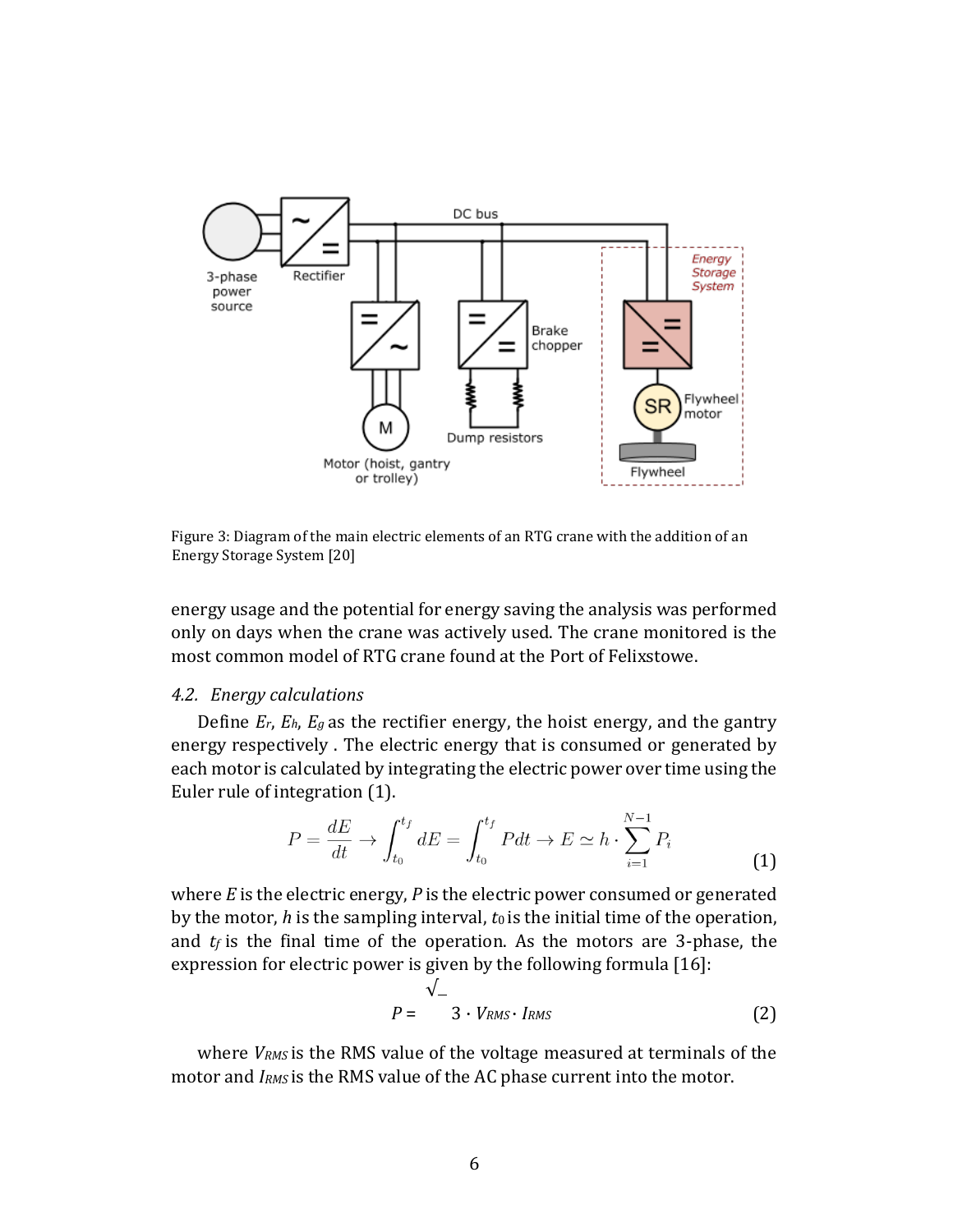Given that the majority of the energy is exchanged between the rectifier and the hoist and gantry motors, the rest of the energy consumption has been lumped into the variable *El*. This value mainly consists in the losses in the rectifier and DC bus, the trolley energy and all the rest of the energy that cannot be assigned to the main motors. It is calculated as follows:

$$
E_l = E_r - (E_c^h + E_c^g) \tag{3}
$$

where  $E_r$  is the rectifier energy,  $E_c^h$  is the consumed hoist energy and  $E_c^g$  is the consumed gantry energy. Idle energy is defined as the amount of energy the crane consumes when it is in idle mode.

# *4.3. Classification of days based on number of working hours*

The collected data over eight working days is classified into typical operation, low activity and very low activity days based on the number of operational hours as described in table 1. This classification will be used later to discuss the results for each separate group of working days. Since the variety of amount of workload is represented in the collected data all working day scenarios are covered for the RTG cranes in PoF.

| Number of working hours per | Classification of day |  |  |  |
|-----------------------------|-----------------------|--|--|--|
| day                         |                       |  |  |  |
| $10 - 12$                   | Typical operation     |  |  |  |
| $6 - 7$                     | Low activity          |  |  |  |
| $1 - 2$                     | Very low activity     |  |  |  |

Table 1: Classification of days

# **5. Statistical analysis of activities**

As explained in Section 4.1, data has been collected from the crane PLC during operations. Among the information available, it was possible to also measure container weight, time interval between lifts, duration of lifts, energy demand and other crane activity parameters.

#### *5.1. Container weight*

The load weight was measured and the data collected was analysed in order to extract statistical information needed to determine the energy consumption of the crane. Figure 4 shows that the distribution over 4 days of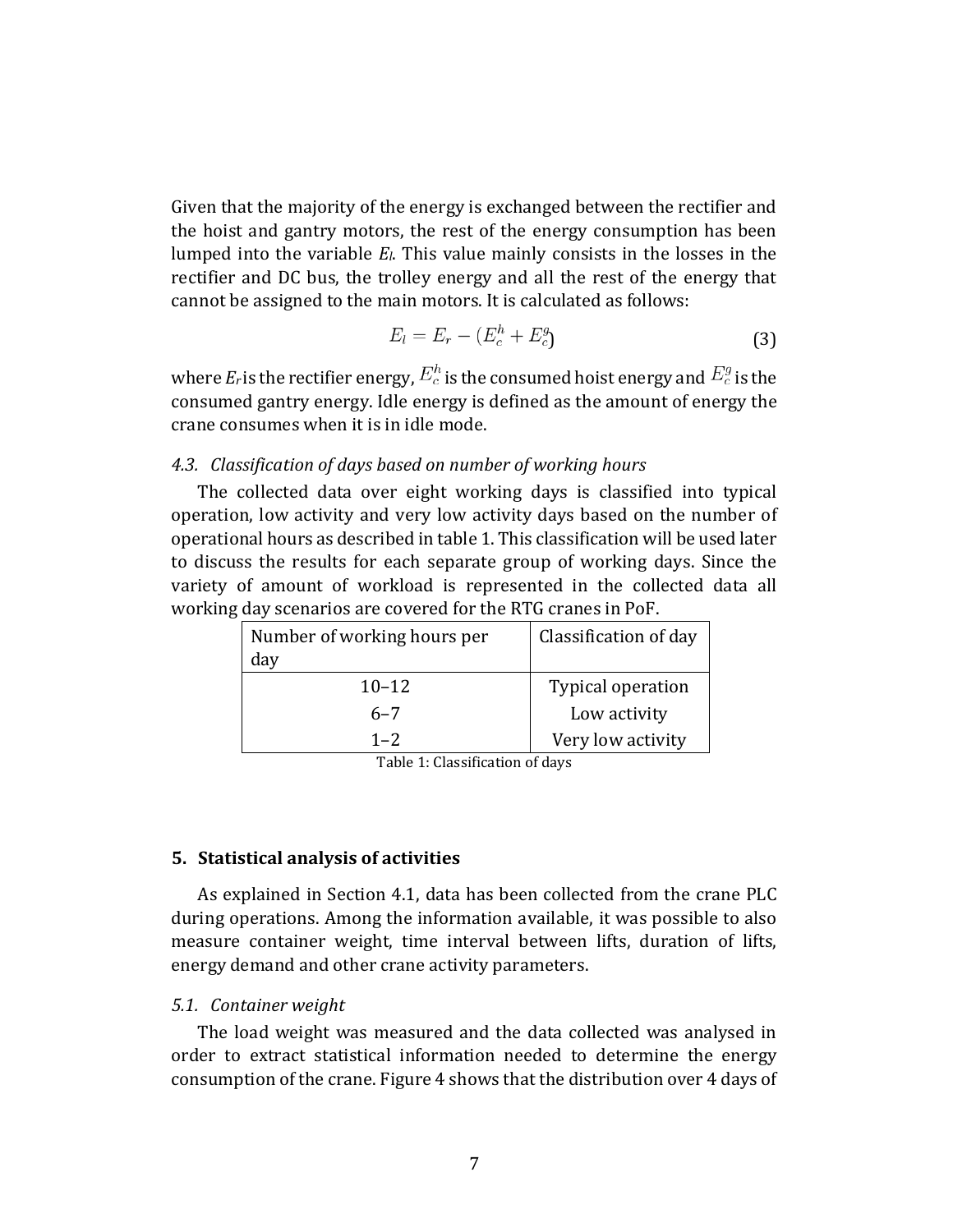the container weight is concentrated around two peaks, respectively 10 and 27 tons. This is due to the type of cargo being transported in the containers: some containers contain heavy and dense materials, others hold light goods or are empty. Table 2 shows the statistical values extracted from the measured weights.



Figure 4: Histogram of the number of containers with the measured weight, data collected over a period of 4 days

#### *5.2. Interval between lifts*

Another key piece of information is the interval of time between lifts. The sizing of the power system associated with the crane is highly dependent on the amount of time that passes between situations of high power demand. Together with the measurement of the loads and the duration of lifts, this information can help assess the characteristics of the power demand. At comparable energy levels, short and frequent high power loads can be harder to manage compared to continuous low power loads [19]. For this reason, the intervals between a spreader lock and the subsequent relock (indicating that a container is being moved) has been measured and the results are presented in Figure 5 and Table 2.It is evident that most of the lifts occur less than a minute after the previous, and the distribution then decreases as the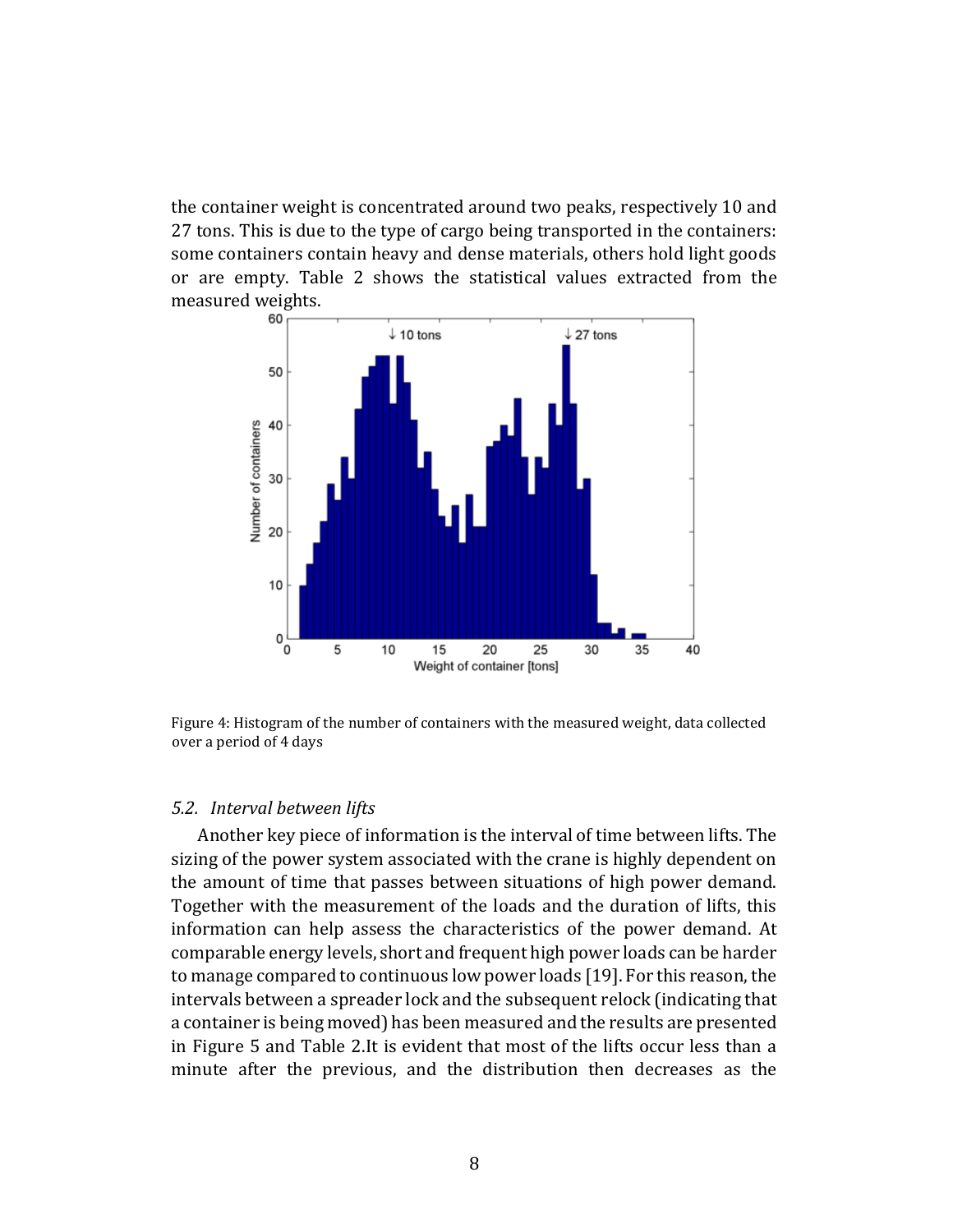intervals increase. Intervals above 5 minutes have been discarded as they indicate that the crane has been idle and also they are few in number compared with the number of lift moves. An RTG crane usually enters idle mode after few minutes (depending on the model and energy savings equipment installed), so the analysis is limited to the short intervals in order to study the activity level of the crane. Furthermore, longer intervals are not relevant when assessing the energy consumption of a crane as they are not related to the activity of the crane (change of shifts, delays related to port logistics).



Figure 5: Histogram of the duration of the intervals between lifts, data collected over a period of 4 days

#### *5.3. Duration of container lift*

The primary energy source of the crane must provide high power during the duration of the container lift, as the hoist motor is the highest rated electrical machine in the crane. Masses of up to 52 tons (container plus spreader) are lifted for a duration of up to 65 seconds, with a peak power demand of up to 400 kW. It then becomes very important to estimate the duration of the typical lifts, which depends on the height that the container needs to reach. Small and busy terminals will have containers placed in high stacks, while larger ports with low activity will prefer lower stacks; the height of the stacks will then influence the lift duration distribution. At the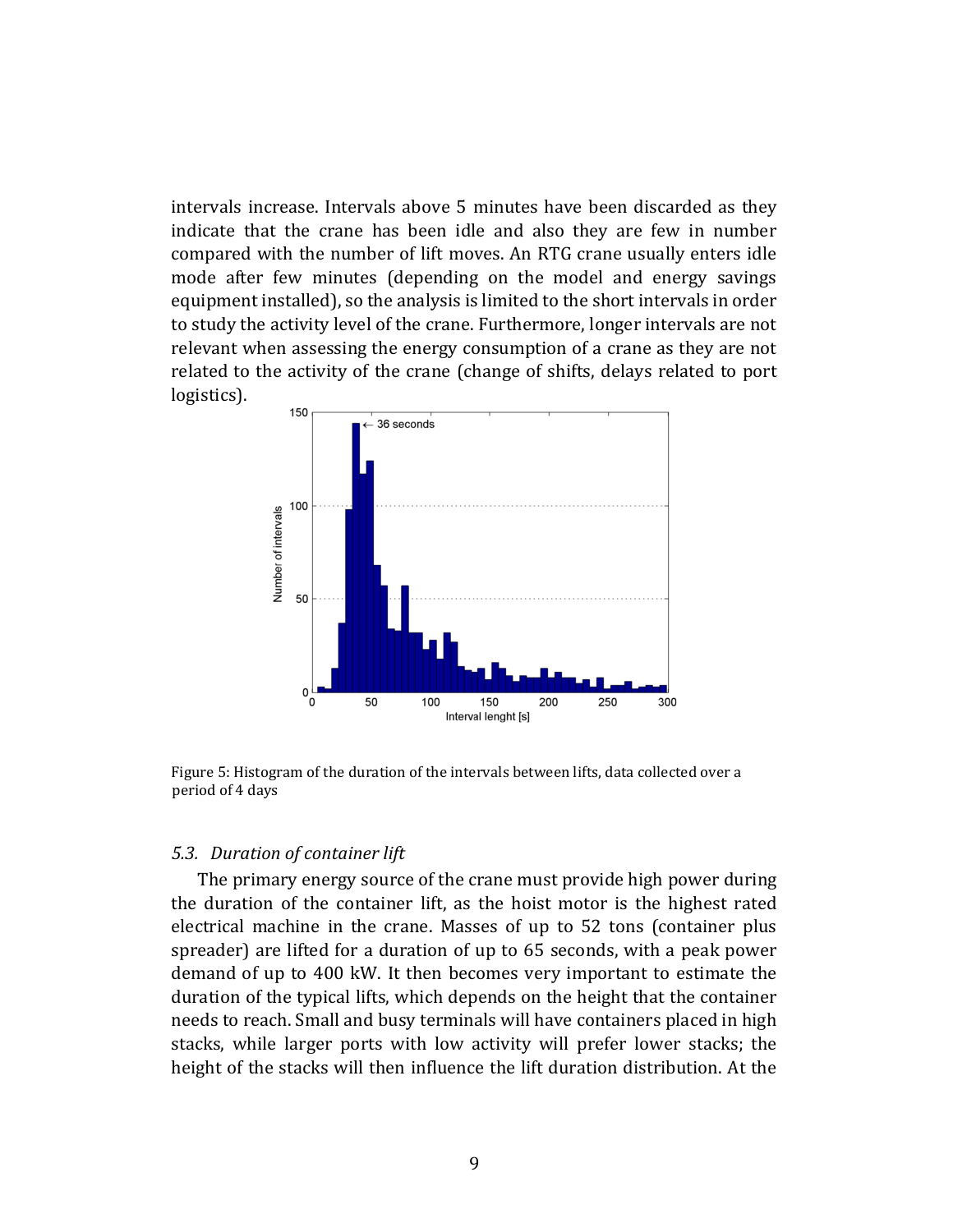Port of Felixstowe, the measured durations are presented in Figure 6 and it is clear that the values are concentrated around 20 seconds.



Figure 6: Histogram of the number of lifts with the measured duration, data collected over a period of 4 days

The speed at which the container is lifted depends on the weight of the containers, with lighter containers lifted at a vertical speed of 52 metres per minute, while at full load (40 tons) the speed is limited to 26 metres per minute (according to the manufacturing company (ZPMC) crane manual); this results in a slight increase of the duration of the lift when lifting containers of higher mass, as shown in Figure 7.

# *5.4. Energy demand and crane activity*

The energy consumption of a crane is correlated to its level of activity, with the following relations: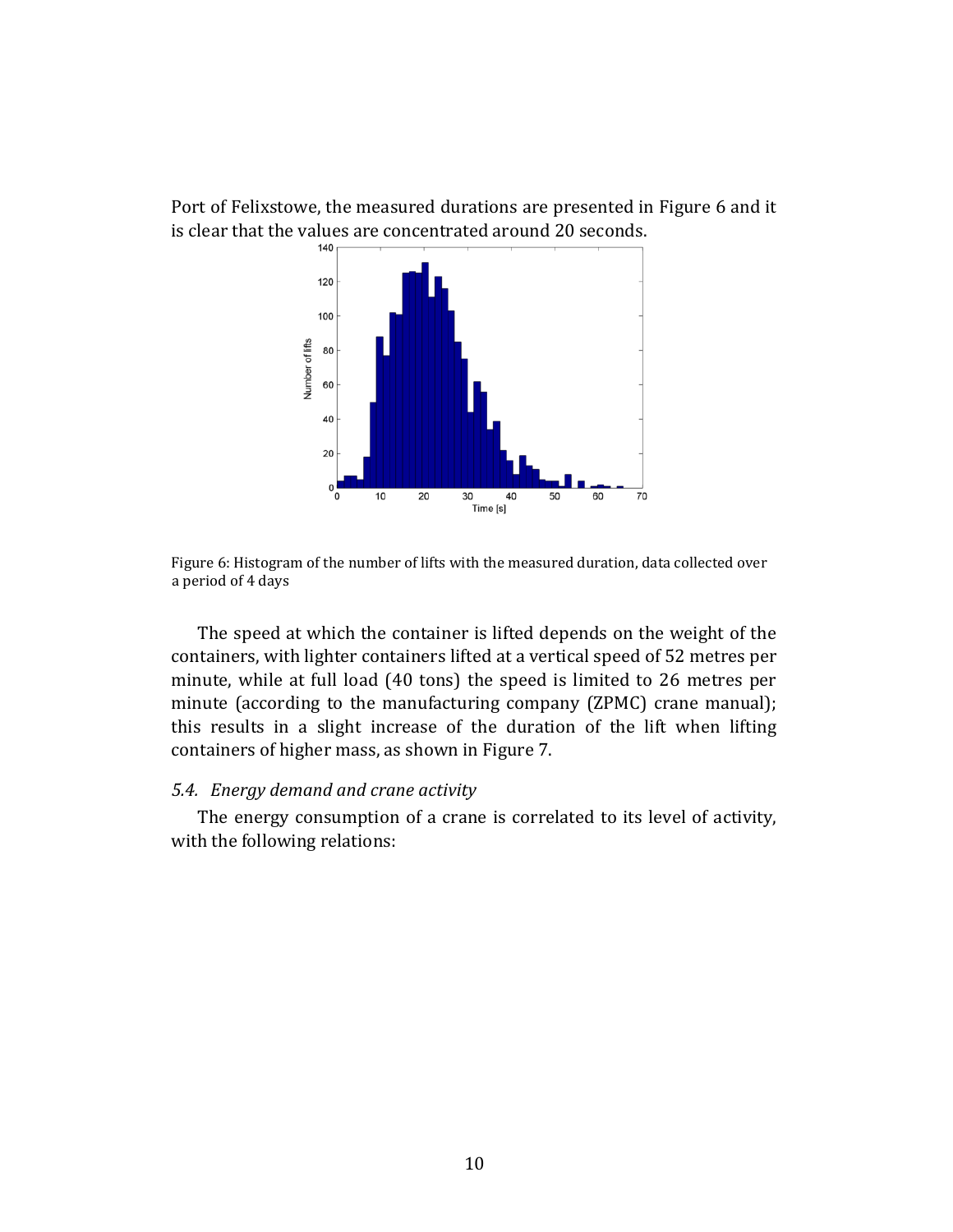

Figure 7: Distribution of lift durations. The brightness increases with the number of lift durations with the specified mass.

- The container weight is directly proportional to the energy required to lift a container. A distribution of weights that shows a greater amount of heavy containers will result in a higher energy consumption.
- Frequent container movements is linked to high energy consumption of the crane as the idle times are shorter. This is due to short intervals between lifts, so if this value is low the energy consumption is high.
- Ports with small terminal area and high tonnage are often characterised by high container stacks, which leads to high lift duration. By measuring the duration of the lifts it is possible to compare the energy consumptions of ports of equivalent tonnage, knowing that the power required by hoists motor is proportional to the average lift duration. The measured distribution of the lift durations can then help predict the energy consumption.

The statistical values presented in this section can be used to explain the differences in energy consumption between ports or between different timeframes in the same port. It will be later evident that the major factor in a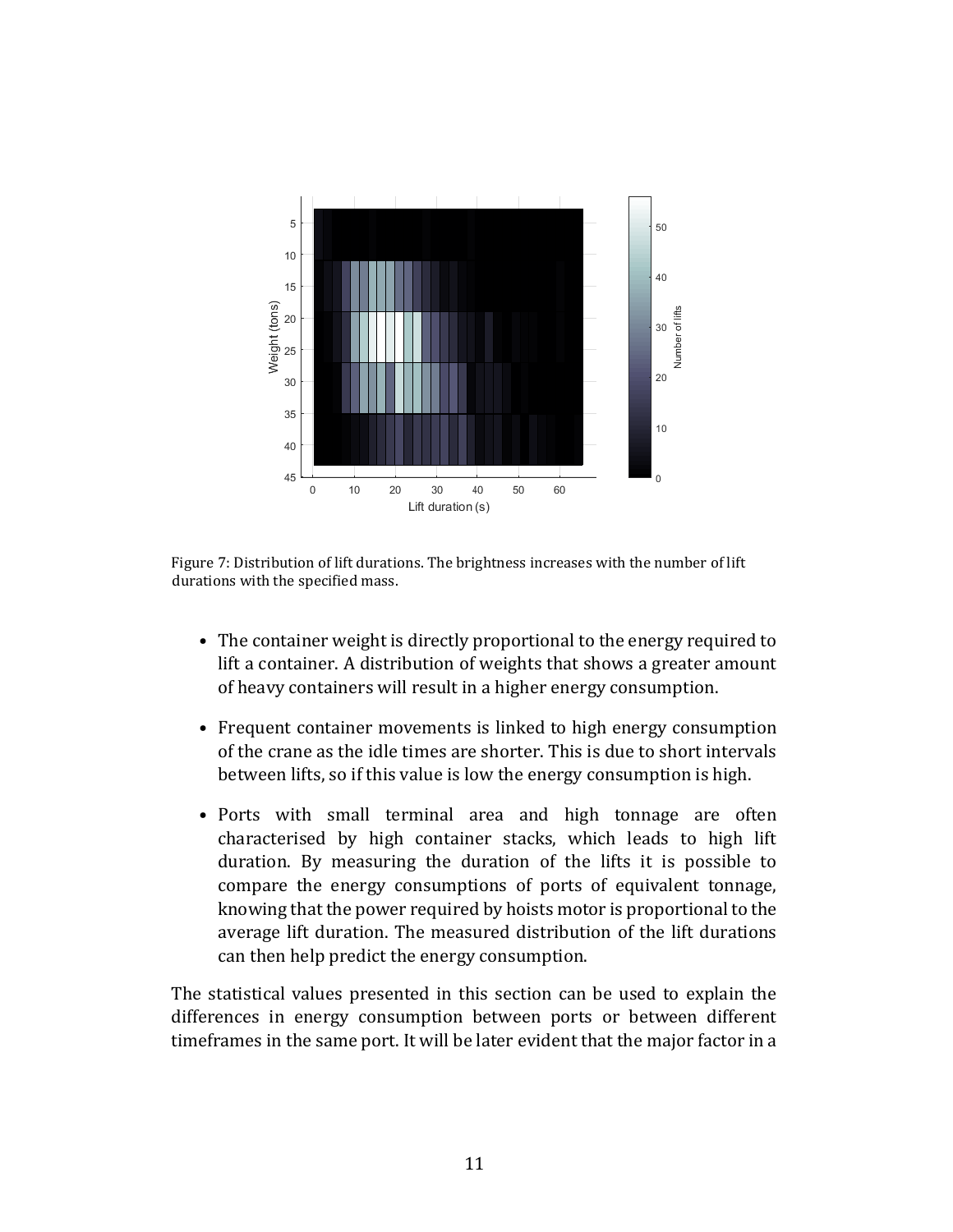|               | Container<br>weight |         | Intervals   Lift duration |
|---------------|---------------------|---------|---------------------------|
| Maximum value | 32.3 tons           | 298.5 s | 65.6 s                    |
| Minimum value | 1.2 tons            | 4.5 s   | 1.0 s                     |
| Mean value    | $16.3$ tons         | 83.0 s  | 22.1 s                    |
| Median value  | 15.3 tons           | 58.0 s  | 21.0 s                    |

Table 2: Statistical information on container weight, duration of intervals between lifts and duration of lifts. Data collected over a period of 4 days.

typical port will be the number of container moved per unit of time, i.e. the interval between lifts.

# **6. Time and energy distribution for an RTG crane**

The RTG crane has three modes of operation: working, idle and switched off. When the crane is working, it is actively performing a task such as lifting/lowering a container. The idle mode is a "waiting" mode when the crane is switched on but does not perform any task. Finally when the crane is switched off, the control enabling switches are off, the motors are turned off and the crane does not perform any task. The crane can be in idle mode when it is waiting for a truck or in the case that the crane operator is on a break. The states of the motors' speeds and the switches are shown in table 3. When then crane is working, the speeds of the hoist, trolley and gantry motors are non-zero and the control enabling switches are turned on. In the case the crane is switched off the motors' speeds are zero, the switches are turned off and the DC bus voltage is under 570 V. Finally when the crane is in idle mode the motors' speeds are zero but the switches are turned on.

|                                  |       |    | Working   Idle   Switched |
|----------------------------------|-------|----|---------------------------|
|                                  |       |    | off                       |
| Hoist, trolley and gantry speeds | $6=0$ |    |                           |
| Control enabling switches        | on    | on | off                       |
| DC bus Voltage                   |       |    | $\rm < 570V$              |
|                                  |       |    |                           |

Table 3: Crane modes and their description

As seen in figure 8a on average an RTG crane at port of Felixstowe is working about 50% of the time while about 30% of the time the crane is in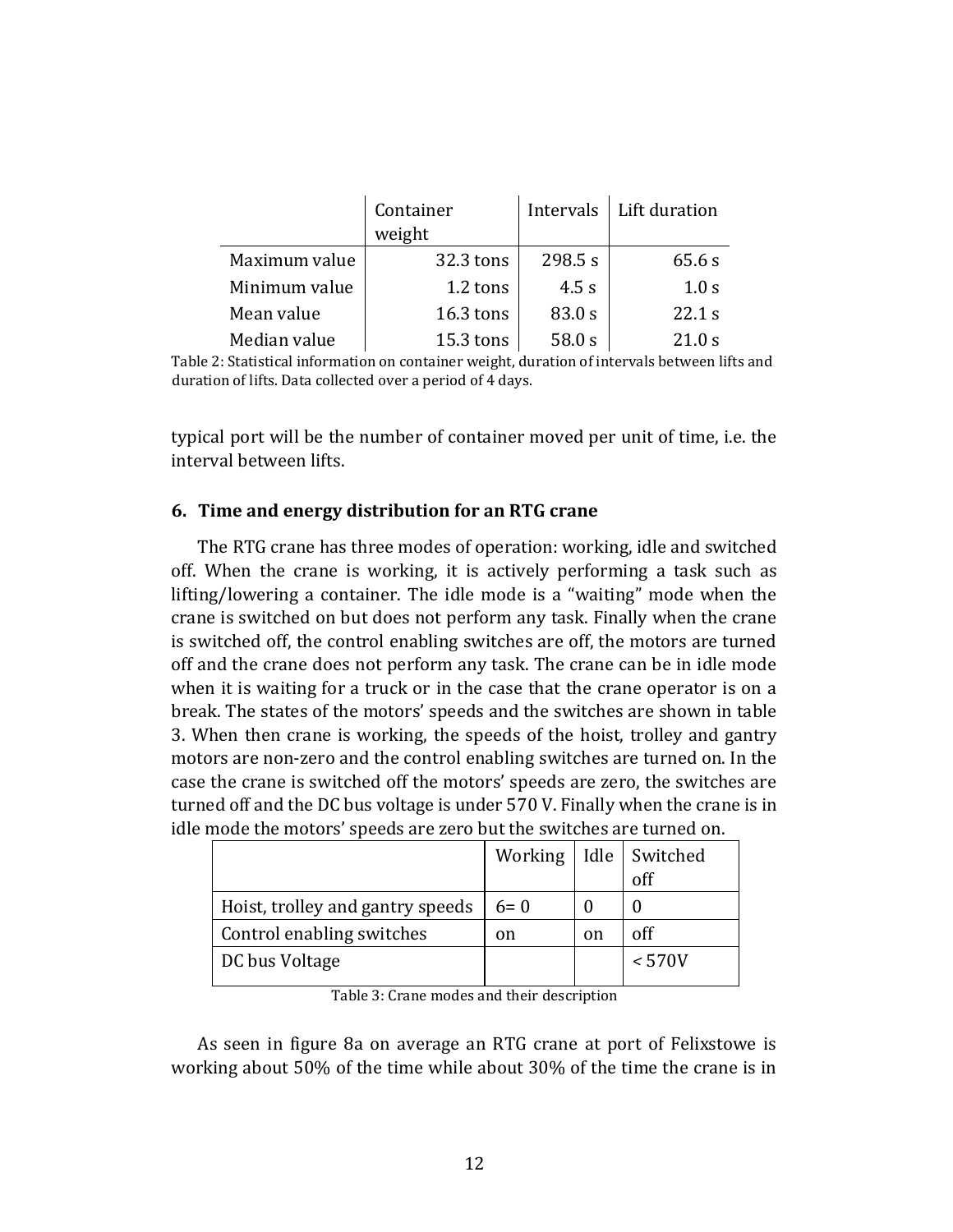idle mode while waiting for a truck. During the idle period the rectifier is switched off to reduce standby energy consumption; therefore the energy passing through the rectifier is associated with the crane in active mode. The remaining time the crane remains switched off.

The energy that is measured at the input to the rectifier is then distributed between hoist and gantry while the remaining amount accounts for the losses, the energy consumed by the gantry and the energy in the idle mode. Figure 8b shows that on a typical day about 60% of the energy is consumed on the hoist motor, 30% on the gantry motor and 7% on trolley, idle energy and losses.



(a) Average time distribution (b) Average energy distribution

Figure 8: Distribution of crane activity on a typical day of operation for an RTG crane in port of Felixstowe.

## **7. Results**

In this section the results regarding the energy generated and consumed by the various motors of the crane are being presented.

## *7.1. Rectifier energy*

The energy passing through the rectifier has been calculated by integrating the electric power measured at the input to the rectifier over time (Equation (1)). Figure 9 indicates that for typical operation days 1,2,3,4 the crane was active and working from 10.3 to 12.7 hours and the rectifier energy ranged from 711.2 to 822.7 kWh. For low activity days 4, 5 the crane was active and working from 6.7 to 7.3 hours and the rectifier energy varied from 439.9 to 499.2 kWh. Finally, days 7 and 8 were very low activity days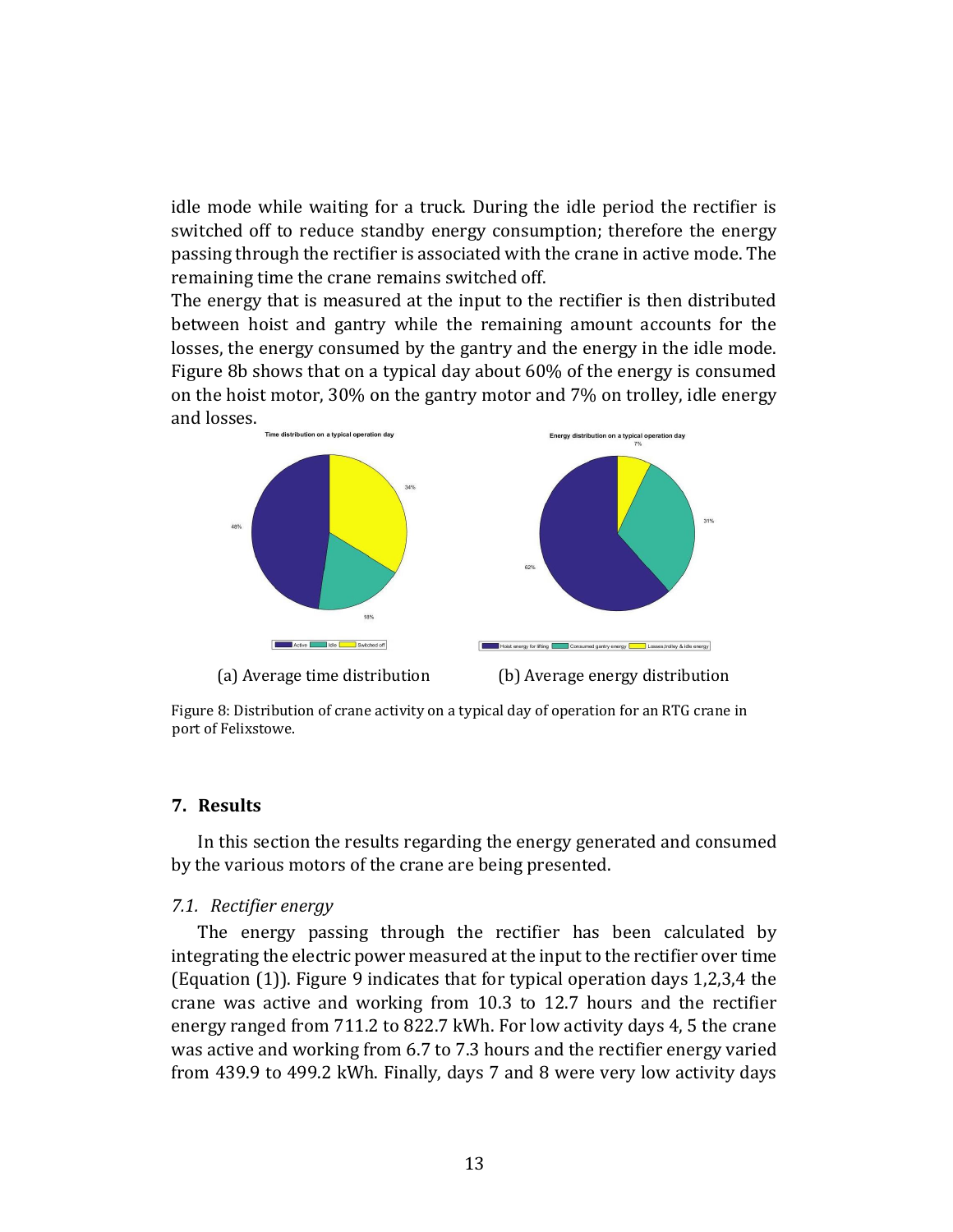(Sunday and bank holiday) as the crane worked only for 1.4-2.1 hours and the rectifier energy was measured to be in the range of 112.8 to 160.8 kWh.



Figure 9: Rectifier energy in kWh for eight working days

#### *7.2. Hoist energy*

Measurements of AC voltage at the motor terminals were not available, therefore in order to calculate the hoist energy that is consumed during lifting and generated during a lowering operation, the hoist voltages had to be calculated based on the hoist speeds. Information obtained from the terminal operators indicate that the motor AC voltages depend on the speed (which has been measured). In the case of the hoist motor, the voltage linearly increases from 0V to 415V when the speed increases from 0% to 50% of the rated speed, then it remains approximately constant at 415V for speeds between 50% and 100% of the rated speed.

Lifting and lowering energy have been calculated using formula 1. Lifting energy refers to the total amount of energy that was consumed for lifting (and the hoist speed is positive) while lowering energy indicates the total amount of energy that was generated when lowering a container (and the hoist speed is negative).In figure 10 the total hoist lifting energy ranges from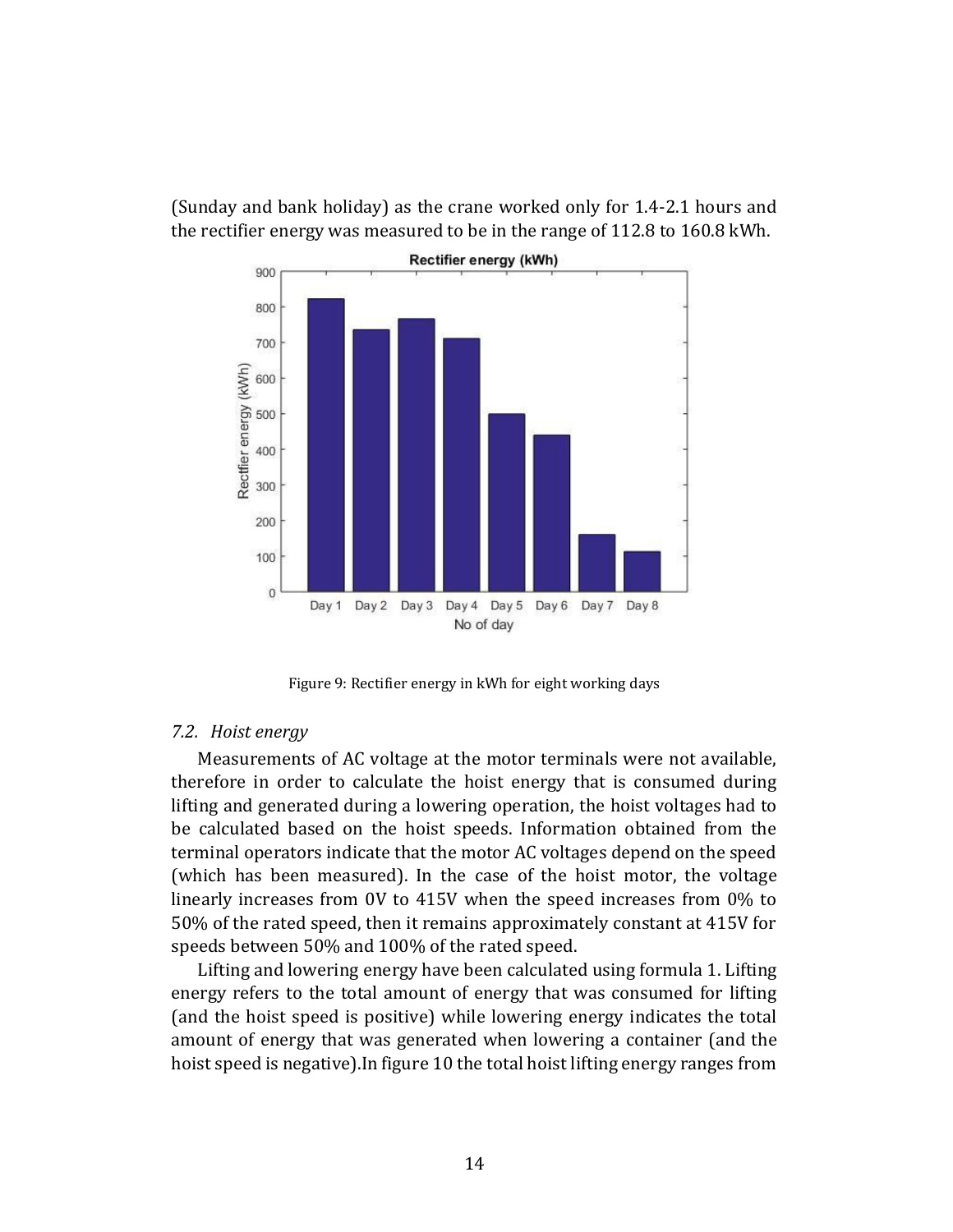413.4 to 517.5 kWh while the total hoist lowering energy varies from 357.5 to 457.2 kWh on a typical day. These numbers indicate that a significant amount of energy can potentially be recovered as the percentage of the potential hoist energy that can be recovered ranges from 83.8% to 89.02%. In figure 11 the hoist energy has been separated for locked and unlocked spreader states. The different amounts of energy have been calculated while the crane is lifting/lowering the locked spreader plus a container and the unlocked spreader only.



Figure 10: Consumed and recoverable hoist energy per day

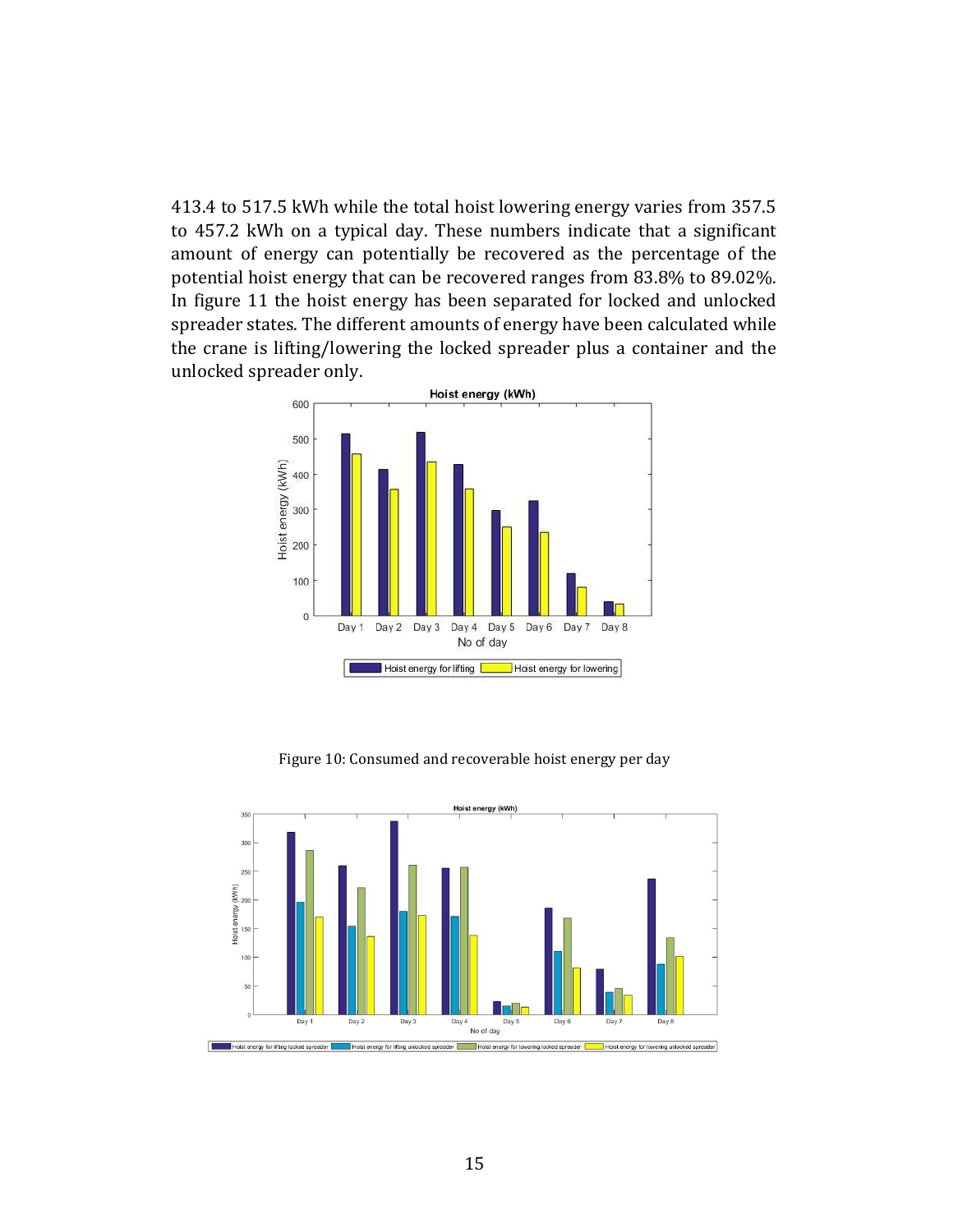Figure 11: Consumed and recoverable hoist energy in kWh per day for locked and unlocked spreader

#### *7.3. Gantry energy*

The consumed gantry energy was calculated by integrating the gantry power over the time with at least one of the four gantry motors working. The potentially recoverable gantry energy is the regenerated energy that comes from the gantry motors when the voltage is higher than the brake resistors activation level (750 V). As seen in figure 12, on a typical day the consumed gantry energy per day ranges from 192.7 to 273.4 kWh while the potentially recoverable gantry energy ranges from 8.61 to 12.6 kWh. This indicates that a very small amount of gantry energy can be recovered and the percentage of potential recoverable gantry energy varies from 4.08% to 5.06% (table 4).



Figure 12: Consumed and recoverable gantry energy in kWh per day

# *7.4. Losses*

The losses are mostly due to the friction between wires and sheaves and also in the hoist motor gearbox. Energy is also dissipated in the hoist induction motor and in the power converters. Unlike the energy normally dumped in the brake resistors, this lost energy cannot be recovered by means of an energy storage system. The lost energy accounts for not less than 7% of the total consumed energy. As measurements were taken in the AC side of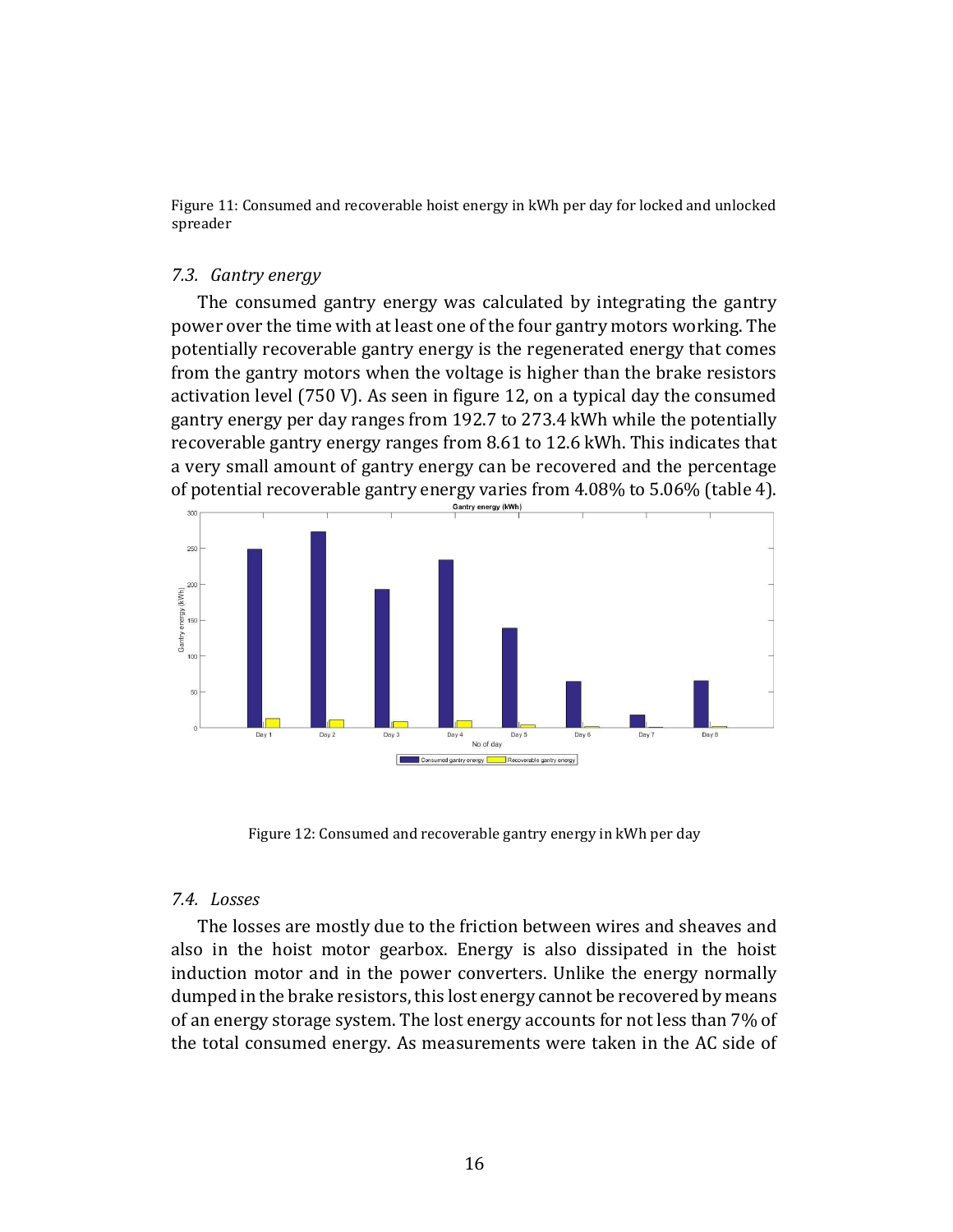|                   | <b>Typical</b> |               |      | Low  |      | Very low |      |      |
|-------------------|----------------|---------------|------|------|------|----------|------|------|
| No of test        | 1              | $\mathcal{L}$ | 3    | 4    | 5    | 6        | 7    | 8    |
| Hoist<br>energy%  | 89.0           | 86.5          | 83.8 | 84.1 | 84.3 | 72.6     | 67.1 | 84.2 |
| Gantry<br>energy% | 5.06           | 4.09          | 4.47 | 4.30 | 2.68 | 2.80     | 3.54 | 2.87 |
| Total<br>energy%  | 57.1           | 50.1          | 57.7 | 51.9 | 50.8 | 54.0     | 49.8 | 30.2 |

the host motor there are not any other significant sources of losses, and especially not from other motors except for the hoist.

Table 4: Percentage of recoverable energy

## *7.5. Estimation of potentially recoverable energy*

The potential energy that can be recovered when lowering a container is a fraction of the electric energy required to lift the same container because of the presence of unavoidable friction and electric losses. The percentage of total recoverable energy, *ER*, is given by equation 4.

$$
E_R = \frac{E_-}{E_+} \times \begin{cases} 4 \end{cases}
$$

where *E*<sup>−</sup> is the recoverable energy for hoist and gantry operations, *E*+ is the total energy consumed by the hoist, gantry, trolley, and the energy losses. As seen in Table 4, the greatest amount of recoverable energy comes from the hoist. For a typical operation day 84% - 89% of the hoist energy can be recovered while for lower activity days 67% - 84% can be recovered. The percentage of recoverable gantry energy is significantly smaller as it only ranges from 2.6% to 5%. For a typical or low activity day the percentage of total recoverable energy varies between 50% and 57% while for very low activity days 30%-49% of the energy can be recovered (table 4).

# **8. Discussion**

Although this analysis has been based on eight days of data, the results can be reflected in a whole operational year of a crane as the data corresponds to working days with different types of workload (normal, low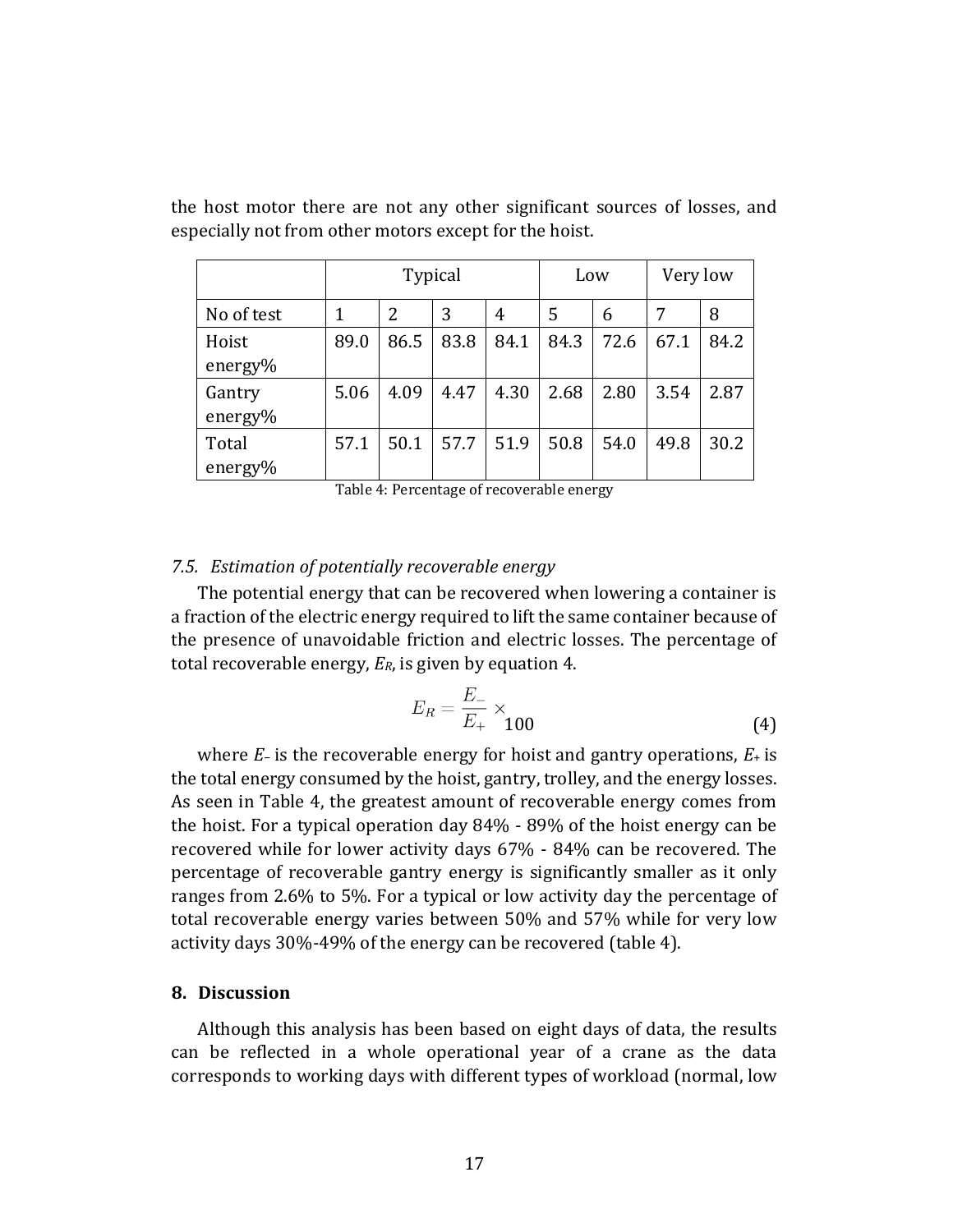activity, very low activity as seen in table 1). Thus, savings in energy, fuel, cost and CO2 emissions are estimated on an annual time frame.

According to the data, the typical RTG crane in Port of Felixstow is only active about 50% of the time and the remaining time it is either in idle mode waiting for a container or switched off (figure 8a). During its active time about 60% of the energy is used in raising containers by the hoist while 30% is used by the gantry motor (figure 8b). The remaining 10% accounts for the trolley, idle energy and losses. Regarding the potential recoverable energy, the greatest part comes from the hoist motor when it is lowering containers and thus acting as a generator. The average percentage of recoverable hoist energy roughly ranges from 70% to 80% (figure 10). The results show that very little energy can be recovered from the movement of the gantry motors as only 3%-5% of this energy has been calculated to be recoverable. The percentage of the total recoverable energy has been calculated to range from 50% to 57% on a typical operation day (table 4). The average total recoverable energy (including hoist and gantry recoverable energy) for a typical operation day is approximately 313 kWh. Since cranes in Port of Felixstow work 250 days a year according to the ports administration, the yearly amount of potential recoverable energy could reach to 78250 kWh/78.25 MWh if a storage system would be fitted.

Additionally, if this amount of energy could be recovered savings could be achieved in regards to fuel consumption and cost. According to information the port's technical stuff provided us with, the conversion efficiency of the diesel genset from diesel to kWh (e) is 25%, so one litre of diesel fuel will produce 2.4-2.5 kg CO2 per kWh (e). So savings of 78.25 MWh will result in fuel savings of 32,600 litres of fuel per year. With an average price of fuel of £0.6, this will result in an annual fuel saving of £19,600.

While the operator may only be interested in fuel savings, society will be interested in the environmental benefits that such system can bring. With each litre of diesel fuel that is consumed, 2.5 kg CO<sub>2</sub> emissions are associated; Hence savings of 32,600 litres will result in savings of 81 tonnes of  $CO<sub>2</sub>$  per crane per year. Since Port of Felixstowe has a fleet of about 100 RTG cranes the total savings across the Port could be as high as 8,100 tonnes.

# **9. Conclusions**

In this paper an analysis of the energy in usage for RTG cranes has been presented. Whether an RTG crane is diesel or electrically operated about half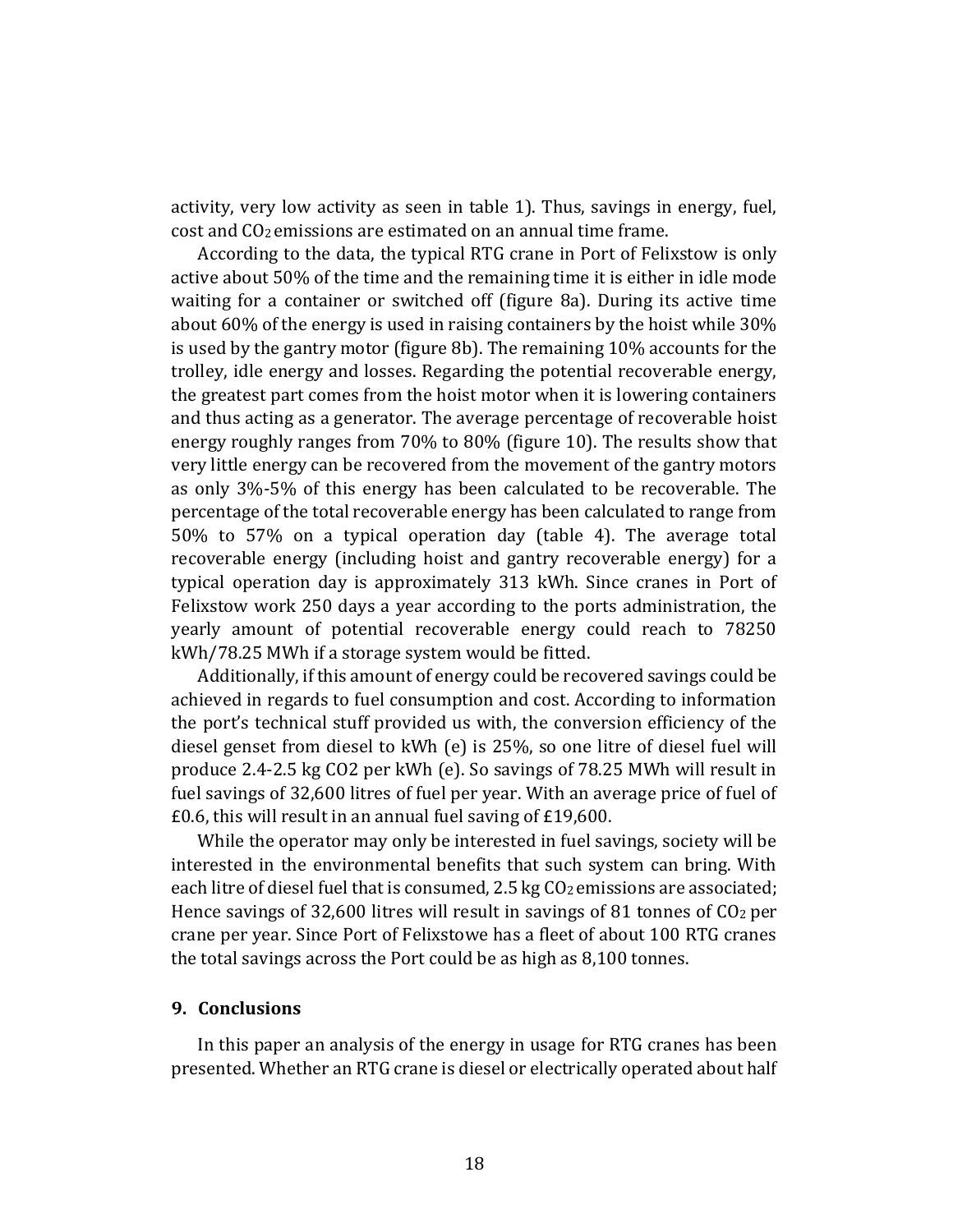the energy consumed during normal operation is recoverable (table 4). The greatest part of the consumed and recovered energy, in the order of 300 kWh per day, is due to the hoist motor. If the recovered energy is stored at point of use then it can be used to perform the lift of the next container or limit the peak demand. As a result the demand on the primary energy source is reduced and the overall efficiency of the system increases.

This applies equally to RTGs which are powered by diesel generators or the electric grid. As the price of energy increases the payback time of energy storage systems will decrease, and the selection of a suitable energy storage system will depend primarily on the efficiency and durability of the system. On average, each RTG moves a container every 83 seconds which translates to hundreds of thousands of lifts per year during a designed life of twenty years; this amounts to million lift cycles to match the life of the portal frame.

# **10. Acknowledgements**

We would like to thank the engineering staff at port of Felixstowe for instrumenting and collecting data from the RTG crane. We also acknowledge the receipt of financial support from Climate KIC.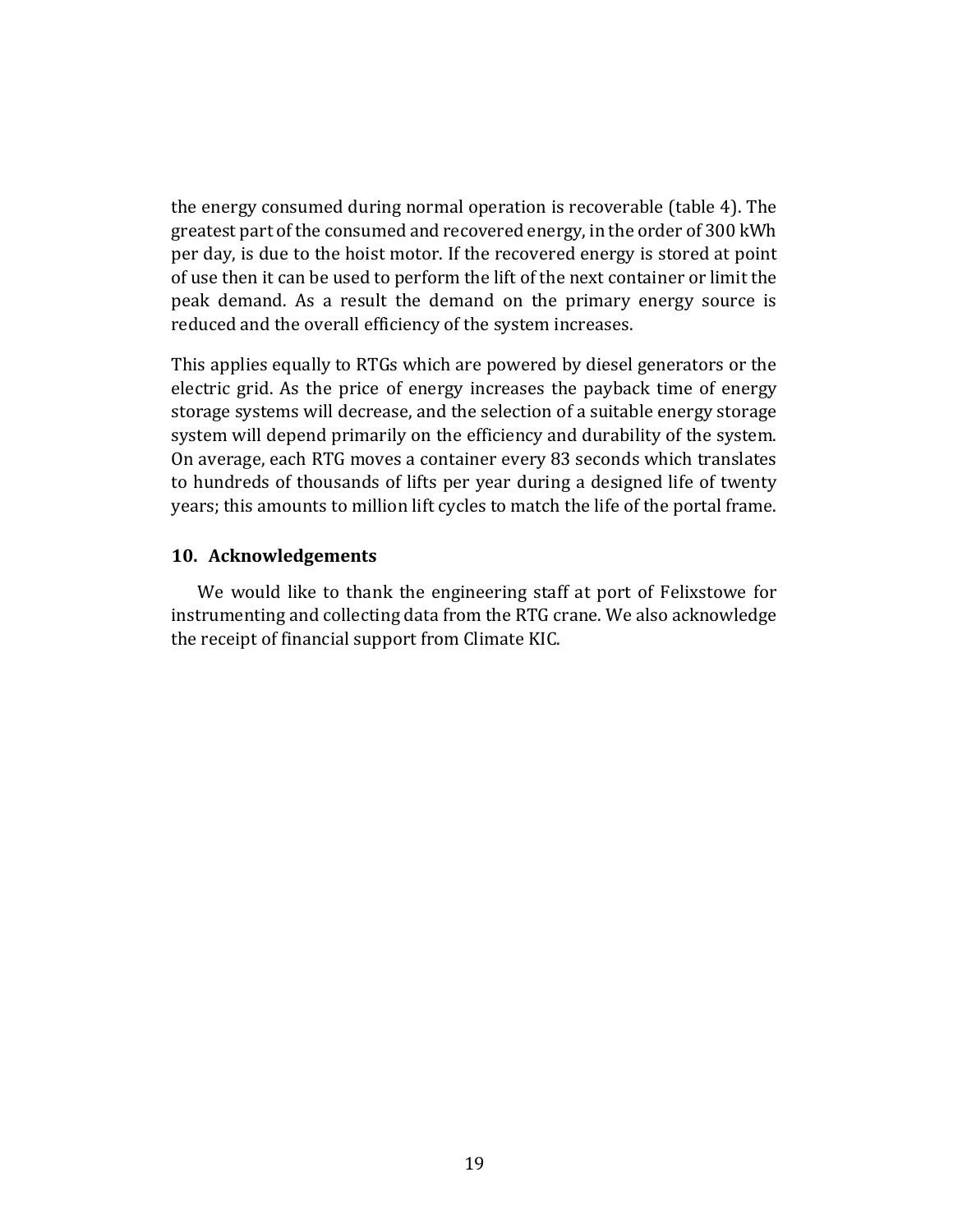- [1] Brinkmann B., "Operations systems of container terminals A compendious overview," *Handbook of Terminal Planning Operations Research*, 2011
- [2] Knight C., Becerra V., Holderbaum W., Mayer R., "A Simulink Model of an RTG Crane," *TSBE Conference 2012*, 2012.
- [3] Knight C., Becerra V., Holderbaum W., Mayer R., "Development and deployment of a control system for energy storage," *TSBE Conference 2013*, 2013.
- [4] Kim, Y.-S., Hong, K.-S., Sul, S.-K., "Anti-sway control of container cranes: Inclinometer, observer, and state feedback," *International Journal of Control, Automation, and Systems*, 2004
- [5] Kim S., Sul S., "Control of rubber tyred gantry crane with energy storage based on supercapacitor," *IEEE Trans. Power Electron*, 2006.
- [6] Pietrosanti S., Holderbaum W., Becerra V., "Modelling power flow in a hoist motor of a Rubber Tyred Gantry crane," *IEEE Trans. Ind. Appl., vol. 52, no. 3, pp. 2088 - 2094*, 2016.
- [7] Mahlia T. M. I., Saktisahdan T. J., Jannifar A., Hasan M. H. , Matseelar H. S. C., "A review of available methods and development on energy storage; technology update," *Renew. Sustain. Energy Rev., vol. 33*, 2014.
- [8] Jiakai X., Jiaqiang Y., and Jian G. , "An integrated kinetic energy recovery system for peak power transfer in 3-DOF mobile crane robot," *Syst. Integr. (SII)*, 2011.
- [9] Flynn, M.M., Mcmullen, P., Solis, O., "Saving energy using flywheels," *IEEE Industry Application Magazine 14*, 2008.
- [10] Obata, K., Sakamoto, T., Yoshioka, N., Fujisawa, N., Yoshikawa, H., Monzen, T., "Grid-Powered Electric Transfer Crane," *Mitsubishi Heavy Industries Technical Review*, 2010.
- [11] Liu W. L. W. ,Zhu Z. Z. Z.,Chang C. C. C. ,Wang R. W. R.,Xu H. X. H. , "Research of system of energy recycling on Rubber-Tyred Gantry crane," *2008 Int. Conf. Electr. Mach. Syst*., pp. 21832187, 2008.